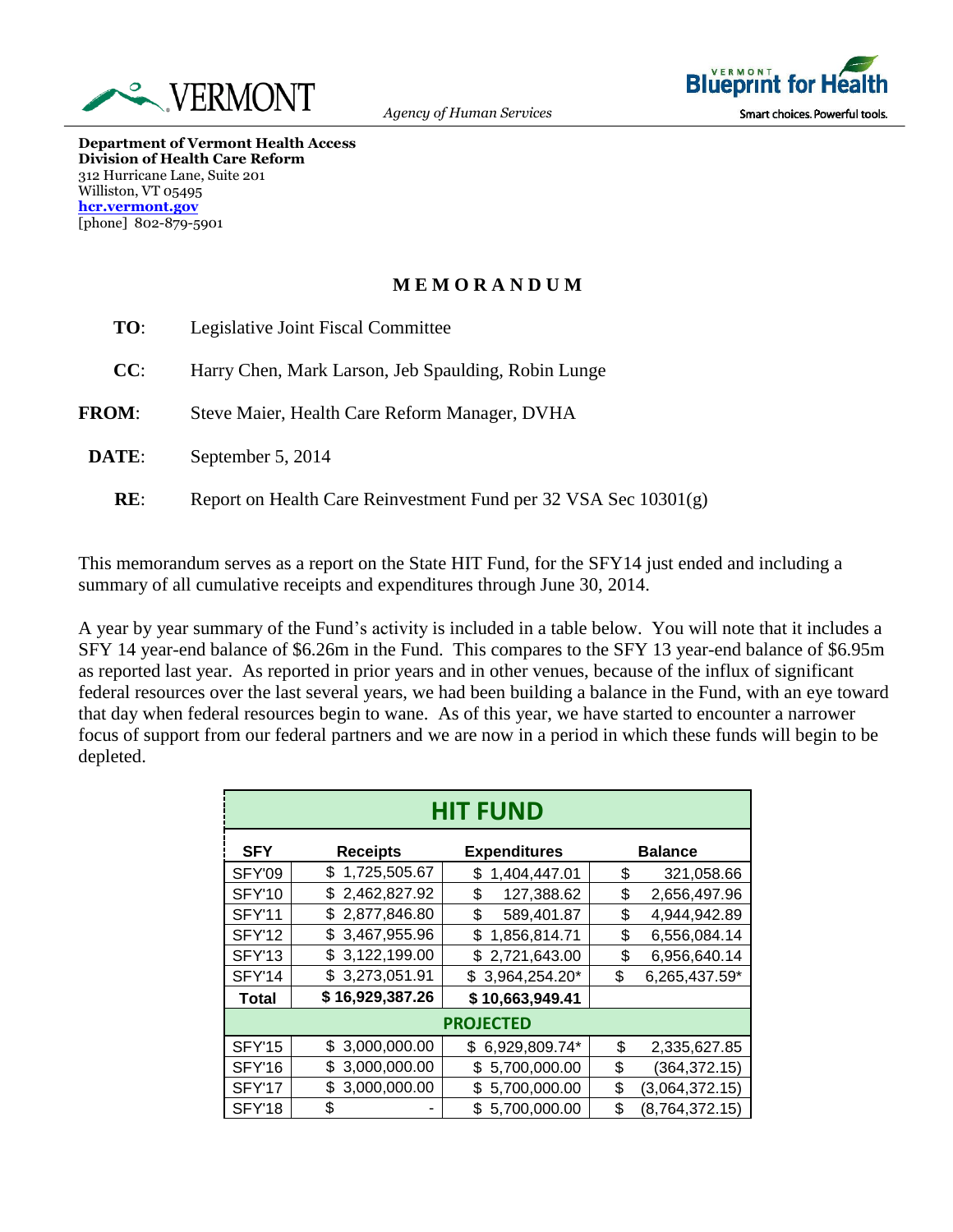\*The SFY14 HIT fund balance is \$6,265,437.59. However, in addition to the expended funds in SFY14, \$1,185,950.22 has been encumbered in SFY15 to pay for SFY14 expenditures under the VITL operations grant and other small grant categories. Taking this into consideration, the cash balance available for SFY15 is \$5,079,497.37. The \$1,185,950.22 is SFY14 expenditures encumbered in SFY15 is reflected in the SFY15 projected expenditures figure in the above HIT Fund Table.

Most significantly, the State's Cooperative Agreement Grant from the Office of the National Coordinator (ONC) is depleted and was closed out in the SFY14. The ONC grant derived from the ARRA/HITECH Act and was specifically applied to Health Information Exchange activities. That grant was the primary source of State funding for Vermont Information Technology Leaders (VITL) for several fiscal years, through the grant agreement between DVHA and VITL. We have received approval for future federal financial participation for some HIT and related Health Information Exchange (HIE) expenses through a CMS "fair share" formula for HITECH expansion. However, multiple factors will require significantly more funding from the HIT fund. These include a more narrowed focus on what activities CMS will support, a less favorable match rate from CMS, and an increase in funding requirements from VITL.

The funding expected to be approved by CMS for their "fair share" contribution to HIE expenditures has decreased for Federal fiscal year 2015, and the Fund balance is now obligated to match that and to cover the balance of the VITL grant agreement, and other projected uses.

The graph in Figure 1 below shows the distribution of the **cumulative** HIT/ HIE expenditures supported by the HIT Fund for the SFYs 2009 through 2014, with the corresponding total expenditures including the leveraged federal financial participation, for the following projects/ initiatives:

- **EHR Incentive Program –** The HITECH Act supports the Electronic Health Record (EHR) Incentive Program, which states can choose to participate in by establishing a state-specific Medicaid incentive program for the adoption and meaningful use of this technology. Eligible hospitals and professionals who satisfy the criteria for attestation (meaning that they have met federal requirements) can receive significant incentive payments. Vermont's program is supported by 90/10 funding from CMS with the HIT Fund covering the 10% match for program software and operations. The incentive payments themselves are 100% Federal funds but are drawn down and paid out by the State. This program will run through 2021. To date this program [\(http://hcr.vermont.gov/hit/ehrip\)](http://hcr.vermont.gov/hit/ehrip) has paid out approximately \$35,600,000 to Vermont and New Hampshire hospitals and professional providers, all of whom are registered Medicaid providers in Vermont. When the total incentive payments are considered on a per capital basis, Vermont's program is the second most successful in the nation.
- **Vermont Information Technology Leaders (VITL)** -- Vermont statute (18 V.S.A. §9352) designates VITL [\(http://vitl.net\)](http://vitl.net/), a private non-profit corporation, as the exclusive statewide Health Information Exchange for Vermont. VITL has received State funding supporting their work since 2005, some of which in recent years has paid for the development and operation of the IT necessary to stand up the Vermont Health Information Exchange (VHIE). VITL contracts directly with an HIE vendor (Medicity - [http://www.medicity.com\)](http://www.medicity.com/) to provide the necessary services. Because of VITL's legislative authority and partnership status with the State, their funding is in the form of a grant which is renewed on an annual basis. Current funding is through a mix of federal (SMHP/ IAPD, GC) and State (HIT Fund) funding.
- **Blueprint HIT Infrastructure** The Vermont Blueprint for Health has made HIT investments for several years to support the program's goals and requirements. The largest of these investments has been for the development and operation of a statewide clinical data registry. The current vendor for this registry is Covisint DocSite

Vermont HIT Fund Report for SFY14 September 6, 2014 2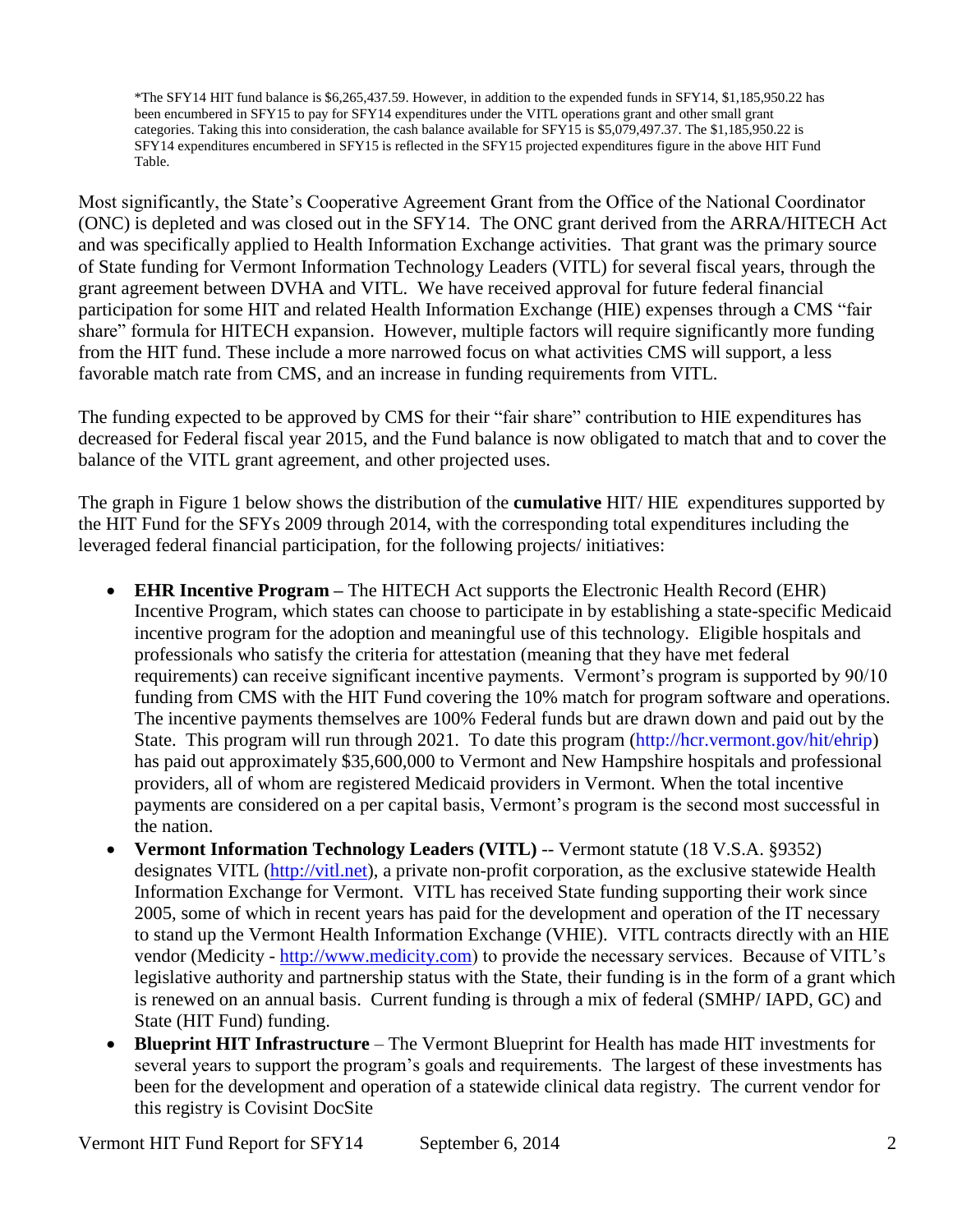[\(http://www.covisint.com/web/guest/healthcare/physicians/enterprise\)](http://www.covisint.com/web/guest/healthcare/physicians/enterprise). This web based system supports individualized patient care with guideline based decision support. It also supports management of populations with flexible reporting that moves easily between groups of patients selected by specific criteria and their individual patient records. Flexible comparative effectiveness reporting is readily available across providers, practices, organizations, and health services areas.

- **VITL Regional Extension Center (REC)** The ONC historically offered grants to entities establishing themselves as Regional Extension Centers (RECs) to help providers and practices select, implement, and attest for an EHR incentive payment from either the federal Medicare incentive program or the state Medicaid incentive program. VITL's REC grant expired in February, 2014 but the State, through the HIT fund and the State Innovation Model (SIM) Grant, will be supporting the continuation of this team of specialists through various initiatives.
- **HIT Planning and Support Grants** The State has provided a number of smaller grants for HIT planning and support services to:
	- o agencies representing the State's mental health, home health, and nursing home organizations
	- o Bi-State Primary Care Association, in support of HIT services to FQHCs and other health centers across the State
	- o Provider organization HIT support through small grants made available to each of the State's Health Service Areas (HSAs)



**Figure 1: Cumulative HIT Fund and Total Expenditures by HIT Initiative**

In total, since 2009 we have expended \$10,663,949 from the HIT Fund to support total spending of \$76,714,857.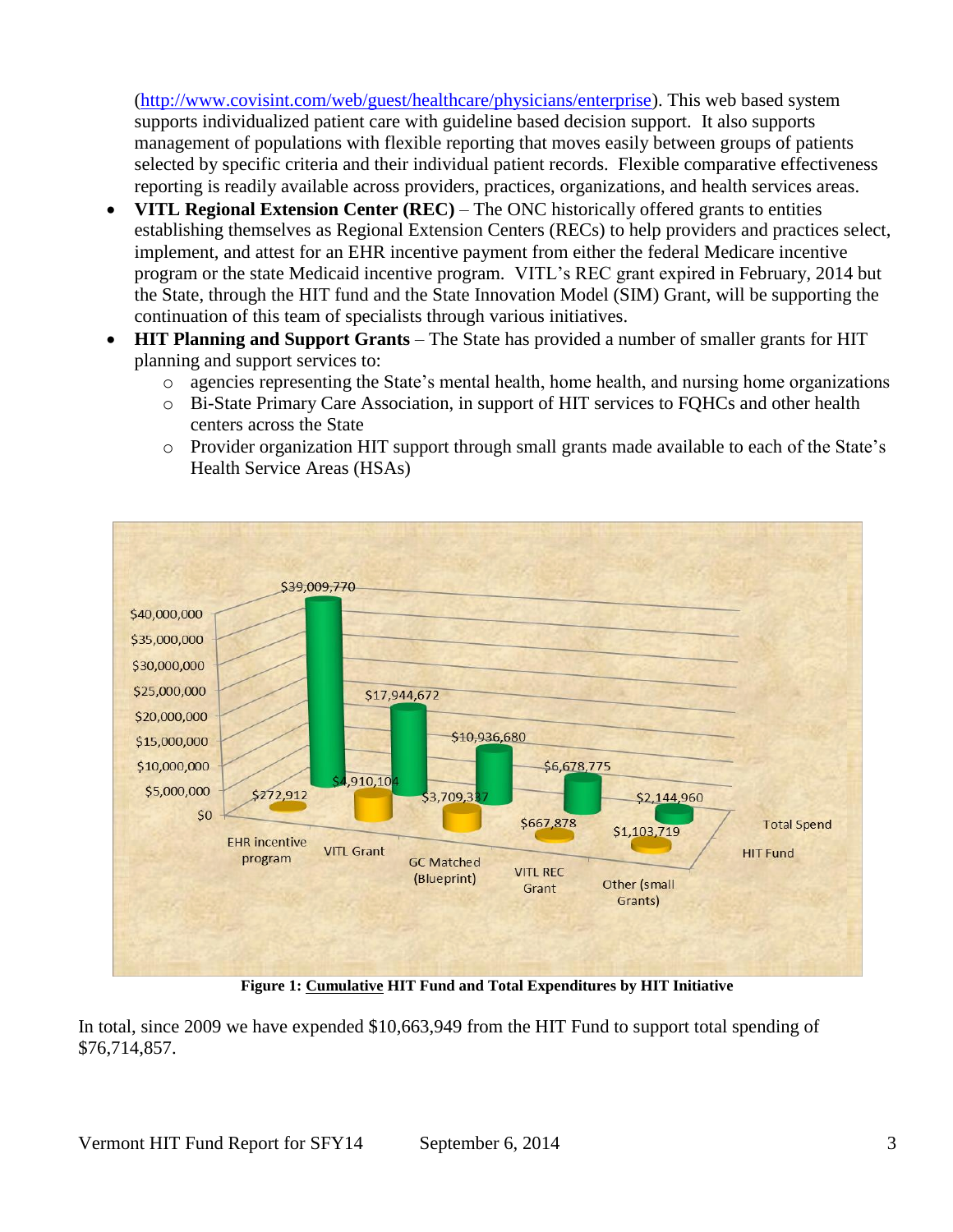The following graph shows a similar distribution of HIT Fund and total expenditures by initiative for just SFY14:



**Figure 2: SFY14 HIT Fund and Total Expenditures by Initiative**

In SFY 2014 we have expended \$3,964.254 from the HIT Fund for SFY14 to support total spending of \$20,237,388. As anticipated in previous years, the fund spending has exceeded fund income.